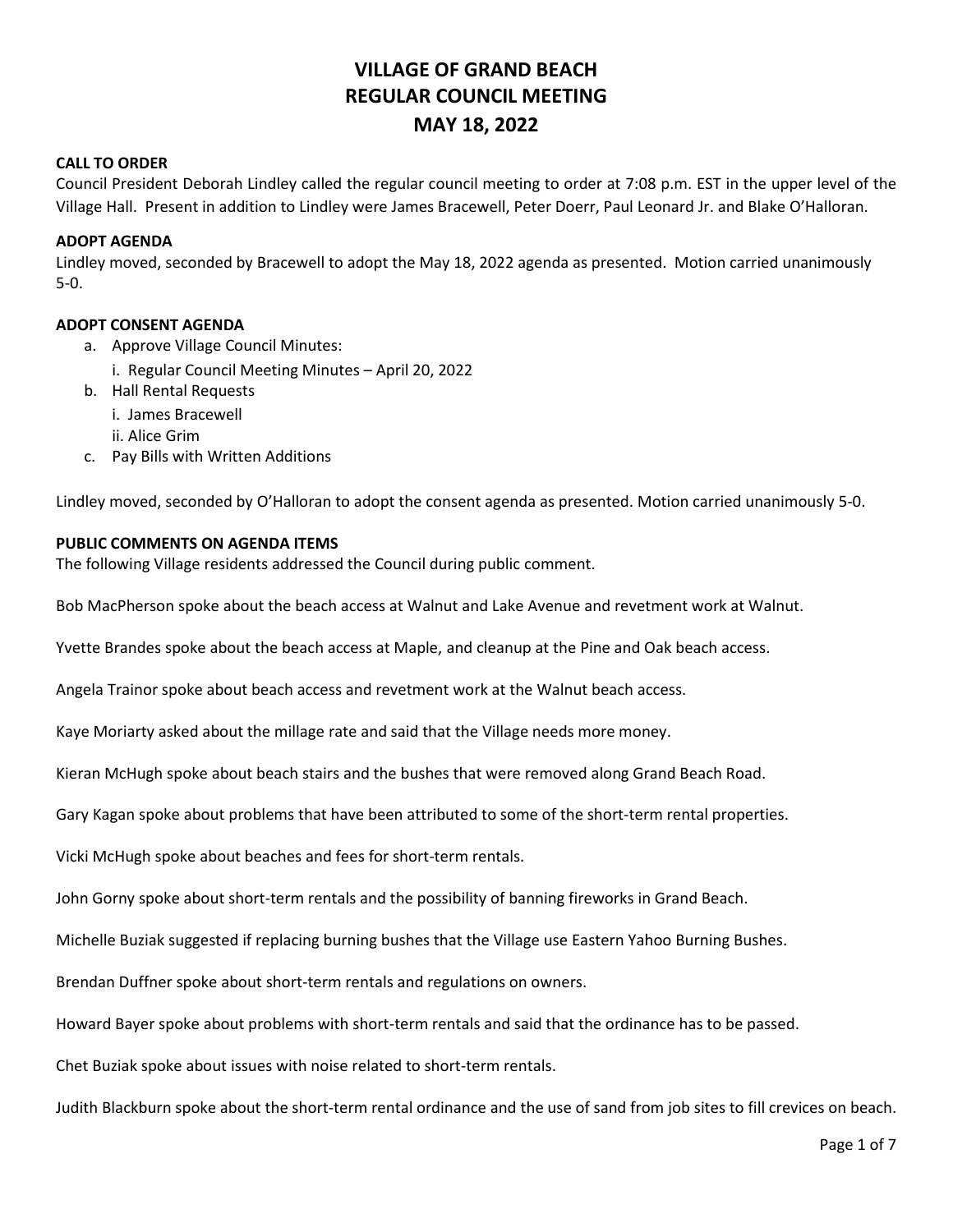### **PUBLIC HEARING**

None

**PRESENTATIONS/RECOGNITION** None

### **COMMISSION REPORTS**

**BUILDING & ZONING**: Bracewell said there are 12 homes under construction. He received a complaint that a garage that was torn down and rebuilt exceeds the maximum height limit, but he said that is not true since there will be a breezeway attaching the house to the garage.

**PARKS & BEACHES:** Doerr said that the Parks and Recreation Committee held it's second meeting on May 3 and discussed beach accesses, regular maintenance of the beach and getting a head start on a new master plan. He said they will have their third meeting on May 25, and they will discuss two coastal resiliency grants. He said that the proposals for the Jensen Court/Lake Avenue access were quite expensive, but the survey will be done.

**STREETS & WATER**: Leonard said that Village streets have taken a beating over the last several years and are in bad shape. He and Bob have reviewed estimates that have come in to pave specific streets and have narrowed it down to Holiday Hills, Royal Avenue and Grand Beach Road. He said the Village will have to look at millage increases to maintain infrastructure. He said the water system is in good shape and continues to be monitored.

**POLICE:** Lindley reminded everyone to clean up after their dogs, and said dogs are not allowed on the golf course. She said to enjoy walks with your dogs in the Grand Beach Nature Preserve, and clean up on the trails.

**PRO SHOP & COURSE:** O'Halloran said rounds of golf were down in April from last April, but the revenue was about the same. He said that some of the trees on the golf course were getting dangerous and were hollow in the middle, so they had to remove them.

#### **SERVISCAPE REPORT**

Clay Putnam said the greens and tees have been aerified and top dressed. They had to do a couple of irrigation repairs in the last month. O'Halloran said that each month, ServiScape's report shows a couple of irrigation repairs and that they will include an irrigation system for the golf course in the master plan.

#### **PERSONNEL REPORTS**

**SUPERINTENDENT:** In addition to his written report, Superintendent Bob Dabbs said they will put the stairs in at the Walnut access soon. He said he just had three trees removed near the hall and will need to have the tree near the sidewalk at the arch removed.

**POLICE CHIEF**: In addition to his written report, Chief Ryan Layman reported there were 30 complaints in April including one drunk driving arrest. He said the property on Rohde Court has been cited and it is in the court system. He is looking forward to "Coffee with a Cop" on June 4 from 11:00 - 1:00 EST. He would like everyone to attend so that he can get to know them.

**BUILDING INSPECTOR**: Bill Lambert was not in attendance.

#### **UNFINISHED BUSINESS**

None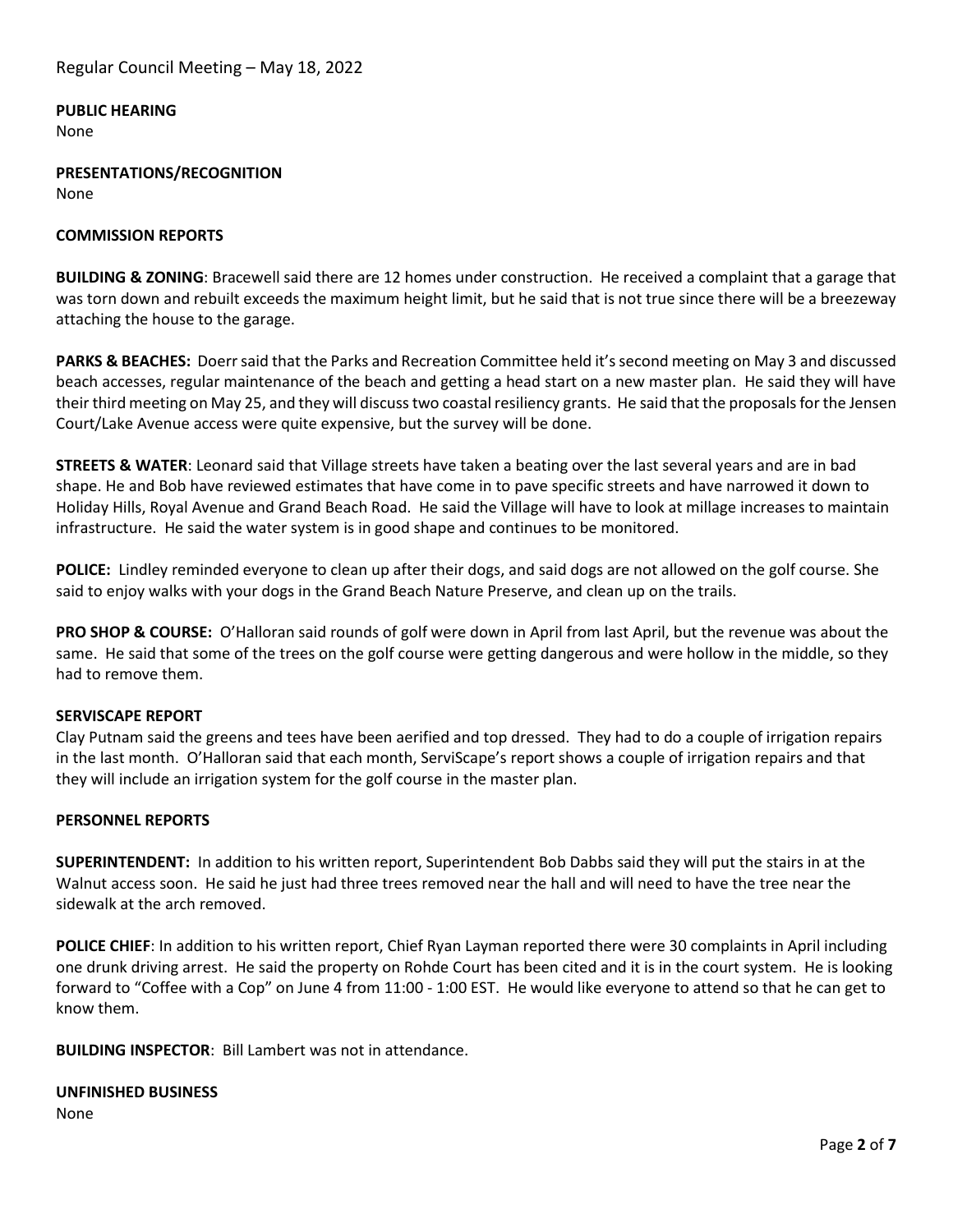# **NEW BUSINESS**

# **TRASH & RECYCLE ORDINANCE**

Lindley read the proposed trash ordinance. Leonard suggested removing the references to Monday and Friday pickups in case the pickup days are changed. O'Halloran said that while the Village was keeping statistics, we found out that only 10% of residents can't get their cans moved. He said there are options such as hiring Able Disposal to move cans.

O'Halloran moved, seconded by Leonard to adopt the ordinance in regards to trash receptacles effective July 1 with language changing the days of the week to state the day before and the day after pickup.

The following Village residents addressed the Council regarding the new ordinance.

Chet Buziak told the council that they travel back and forth to Chicago on Sunday afternoons, so the ordinance will cause a problem for them.

John Rafkin said that he has opposed the ordinance for the last year since this has been discussed.

Brendan Duffner thanked the Council for passing the ordinance, and said as a full-time resident, he is concerned with safety issues.

Roll Call Vote

| Blake O'Halloran | Aye |
|------------------|-----|
| Paul Leonard Jr. | Aye |
| Deborah Lindley  | Aye |
| Peter Doerr      | Aye |
| Jim Bracewell    | Aye |

Motion carried unanimously 5-0.

#### **SHORT-TERM RENTAL ORDINANCE**

Lindley said that Village Attorney Sara Senica reviewed the proposed short-term rental ordinance. She said that she met with Police Chief Ryan Layman to review the ordinance and he suggested making the ordinance effective on January 1, 2023 to allow time to educate people on the ordinance.

Lindley said that we could put the addresses of rentals on our website because everyone wants to know which homes are rented. She thanked Jim Bracewell, Laurie Roche and the Planning Commission who worked so hard on the ordinance.

Leonard read the short-term rental ordinance. There was discussion regarding whether to require a minimum six-night rental period year around. Lindley felt that the 6-night minimum stay should be year around and some Council members felt that the six-night minimum should be changed to allow for two-night minimums for football weekends, and off-season rentals.

Clerk-Treasurer Mary Robertson questioned the language in Section 5.5 regarding the maximum number of occupants and will speak with Attorney Sara Senica to make sure the language is accurate. Robertson made a correction to Section 6.4 to refer to fees enumerated in Section 3.11, rather than Section 3.12.

Planning Commission Chair Laurie Roche said that Grand Beach is the last local municipality to adopt an ordinance, so Grand Beach is getting all of the people who can't rent and do what they want in other communities.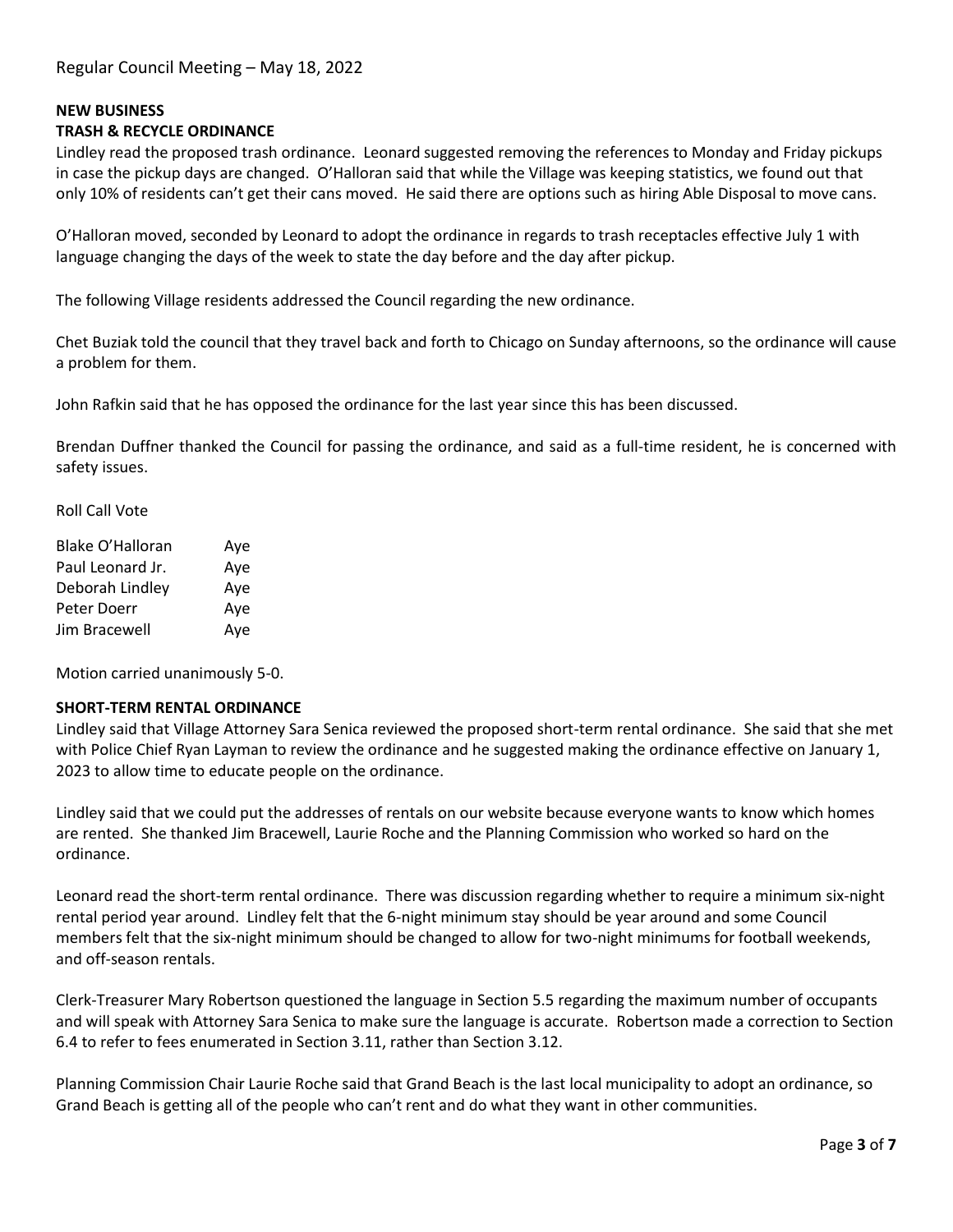# Regular Council Meeting – May 18, 2022

Planning Commission member Robert Kegan said that he believes there are a lot of rules in the ordinance about not annoying neighbors and things in there for safety purposes. He thinks that having the ordinance take effect on January 1, 2023 is a good idea.

The following Village residents addressed the Council regarding the new ordinance.

Kaye Moriarty said she rents for Memorial and Labor Day weekends, and it will be difficult to rent for a week at a time with no beach.

Angela Trainor said the ordinance needs to be enforced.

Gary Kagan thinks that Memorial Day and Labor Day weekends are high problem weekends and thinks the minimum stay should remain as proposed.

Elaine Bayer said she thinks the ordinance is great, and summers are very busy and noisy in her neighborhood.

Doerr moved, seconded by O'Halloran to approve the ordinance with a change to the minimum night's stay to say a 6 night minimum stay requirement beginning the day after Memorial Day weekend through the day before Labor Day weekend with a 2-night minimum stay requirement at all other times of the year. Motion carried unanimously 5-0.

Doerr moved, seconded by Leonard to approve the short-term rental ordinance as amended effective January 1, 2023. Motion carried unanimously 5-0.

### **WAIVER OF CLAIMS & INDEMNIFICATION AGREEMENT**

Leonard explained that as part of the ordinance and registration, the owner of a short-term rental property would have to execute the Waiver of Claims & Indemnification Agreement to protect the Village.

Leonard moved, seconded by Doerr to approve the Waiver of Claims & Indemnification Agreement and incorporate it by reference into the rental registration that's outlined under the rental ordinance that was adopted. Motion carried unanimously 5-0.

#### **NEW BUFFALO SHORELINE ALLIANCE**

Leonard said that Village Attorney Sara Senica told him that she has been in discussions with the attorneys representing the New Buffalo Shoreline Alliance (NBSA) in the lawsuit. He said as far as Sara is concerned, the Village should join the lawsuit, however; because we have to assign our rights to any recovery to the NBSA with the money to be used for studies and the construction of the offshore barriers, she wants to review the agreement. He said if the Village is successful and recovers damages, we get a lot of money because we have a lot of beachfront property, but the money belongs to the residents and we have to be sure that we are getting some benefit in return. Leonard said Sara wants to be sure that the agreement is fair to the Village and protects our fiduciary responsibilities with respect to any damages that we might recover. She said that if the Village joins the lawsuit, we should encourage all lakefront property owners to get involved because if we present a united front against the US government and Army Corps of Engineers, we have more leverage to negotiate a settlement with them. Leonard said what we really want is the ACOE to replenish our beaches as they have done before.

Lindley said the money goes into a trust and she wants to make it very clear to the NBSA that the money will come back to them and if they replenish the beaches, that it comes all the way through Grand Beach because at one time they mentioned stopping at Forest Beach. She said she doesn't think the Village should press the residents to join the lawsuit as it is up to them.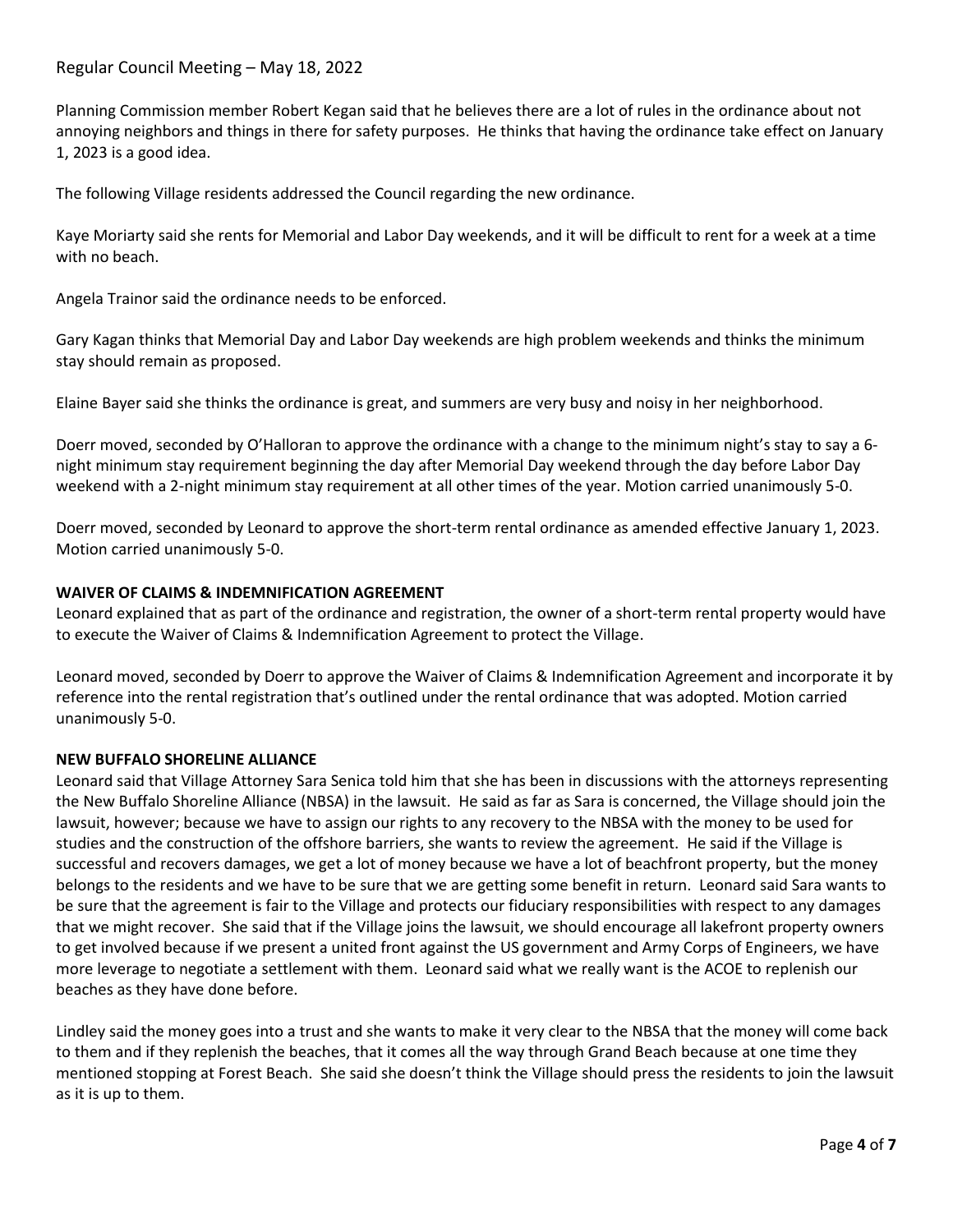Bracewell asked what the cost will be and Leonard said that the Village is not going to pay anything to the NBSA.

Leonard moved, seconded by Doerr that subject to review and approval of the assignment agreement between the Village of Grand Beach and the NBSA, the Village of Grand Beach intends to join the lawsuit currently pending brought by the NBSA for the property owners that suffered the loss of property caused by the breakwater in New Buffalo including the Village of Grand Beach. Motion carried unanimously 5-0. Leonard said the NBSA will provide the agreement and Sara Senica will review it.

# **WATER TAP FEE INCREASE**

Leonard moved, seconded by O'Halloran to raise the water tap fee from \$3,600 to \$5,000 due to increased costs of materials effective May 19, 2022, and that anyone who is in the process of building a home who has not paid for the water tap fee will be required to pay \$5,000. Lindley disagreed with charging the higher fee to anyone who already has a building permit. Motion carried 4-1 with Bracewell, Doerr, Leonard and O'Halloran voting aye and Lindley voting nay.

# **REMOVAL OF TREES BY ELECTRIC COMPANY ALONG PERKINS BOULEVARD**

Leonard said there is an area on Perkins where trees were removed by the electric company. He said that the Village will put up wooden posts with chain and reflectors along that area to give a visual guide of where you will be on the road.

Lindley moved, seconded by Leonard to install wooden posts with chain and reflectors along an area on Perkins where trees were recently removed by the electric company. Motion carried unanimously 5-0.

# **TREE REMOVAL FUNDING**

Superintendent Bob Dabbs told the Council that he is out of money in the budget for tree removal and he thinks he needs \$10,000 for tree removal.

Leonard moved, seconded by O'Halloran to spend \$10,000 from the salt building funds set aside in Capital Projects for tree removal. Motion carried unanimously 5-0.

# **RESOLUTION #2022-04 - MDOT GRANT FOR STREET PAVING**

Leonard said the Village received a bid from Rieth Riley and Damron Bros. Asphalt for paving of streets. He said that the Village can scrape together \$150,000 in order to ask the state for \$150,000 match in grant funding with no guarantee that we will get it. He said if the Village does get the grant funding, we will be able to pave Holiday Hills, Grand Beach Road and Royal Avenue. He said changes will need to be made if the Village doesn't receive the full \$150,000 grant.

Leonard moved, seconded by O'Halloran to approve grant proposal resolution #2022-04 as presented to pave Holiday Hills Road, Royal Avenue and Grand Beach Road. Motion carried unanimously 5-0.

# **GOLF COURSE PARKING LOT EXTENSION**

The Council discussed the parking lot extension and tabled it.

# **WALNUT STREET REVETMENT WORK PROPOSAL**

Doerr said that the Village received bids from Donkersloot and Sons and another company with a barge, but the second company would not be able to do the work until the end of the year. He said he would recommend Donkersloot, as they will be doing work on the other side of the creek. He said he is also in favor of putting in rock for protection at the Walnut beach access, although Parks and Recreation Committee members are not all in agreement on the rock.

Doerr moved, seconded by Lindley to contract with Donkersloot & Sons to pull the jetty out from the beach at Royal Avenue and to install protective rock at the Walnut beach access in the amount of \$14,572. Motion carried unanimously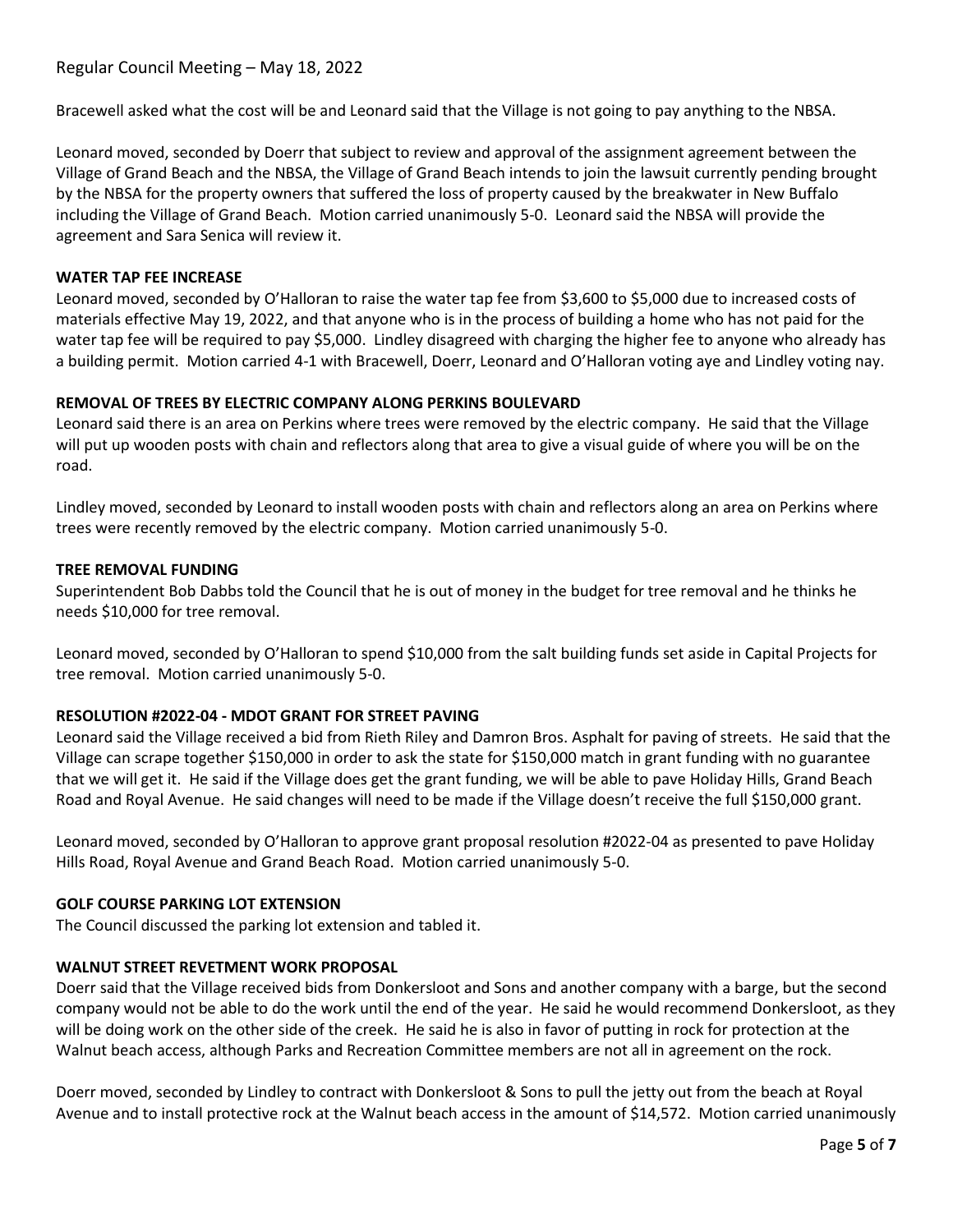5-0. The Village received a bid from Oselka Constructors Co. with a base bid of \$19,400.

# **WALNUT STREET BEACH STAIRS**

Lindley said that Bob Dabbs will build the stairs and install them at the Walnut beach access.

# **REMOVE SHEET METAL FROM BEACH PROPOSALS**

This was included in discussion and the motion for Walnut Street Revetment Work Proposal above.

# **SAND FOR LAKE AVENUE BEACH ACCESS**

Doerr said there is an estimate for sand to fill in at Lake Avenue at a cost of \$3,550. Lindley said that she thinks that if you are putting sand down, you're throwing away money because it is just going to be washed down, but she will support his decision as beach commissioner.

Doerr said he would like to use the funds set aside in Capital Projects for sheet metal removal for all of the beach projects that were just approved. He said there is \$50,000 set aside for this and the total cost of the revetment, sheet metal removal and sand is less than \$20,000.

Doerr moved, seconded by Leonard to approve the bid for sand for the Lake Avenue beach access as presented in the amount of \$3,550 and to use funds set aside in Capital Projects for sheet metal removal for the revetment work, removal of sheet metal and the sand at Lake Avenue. Motion carried unanimously 5-0.

# **GRAND BEACH NATURE PRESERVE SIGN**

Lindley said that she reviewed the wording for the Grand Beach Nature Preserve sign and would like to make one final change to read:

"Grand Beach Nature Preserve, established in 2021 under the leadership of the Grand Beach Village Council, was purchased with grants from the State of Michigan Natural Resources Trust Fund, The Pokagon Fund, with donations from the families of Erich Hamburger, Ernest Mathias, Lawrence Frankle and very generous village residents and other contributors.

Lindley moved, seconded by Leonard to accept the language for the Grand Beach Nature Preserve sign as recommended by Lindley. Motion carried unanimously 5-0.

# **HSA CONTRIBUTION 2022 – CREO BREWSTER**

Lindley moved, seconded by Bracewell to deposit \$2,433.33 into Creo Brewster's health savings account since he was recently added to the Village's health insurance. Motion carried unanimously 5-0.

# **ADD KATHARINE BUTLER AS SIGNOR ON BANK ACCOUNTS**

Lindley moved, seconded by O'Halloran to add Katharine Butler as a signor to the Village bank accounts. Motion carried unanimously 5-0.

# **VACATION PAY – MARY ROBERTSON**

Lindley moved, seconded by Doerr to pay two weeks' vacation pay to Mary Robertson. Motion carried unanimously 5-0.

# **PUBLIC COMMENTS – GENERAL**

Village resident and Grand Beach's representative on the NBSA thanked the Council for putting attention on the NBSA.

# **CORRESPONDENCE**

Lindley said there were three letters sent to the Council.